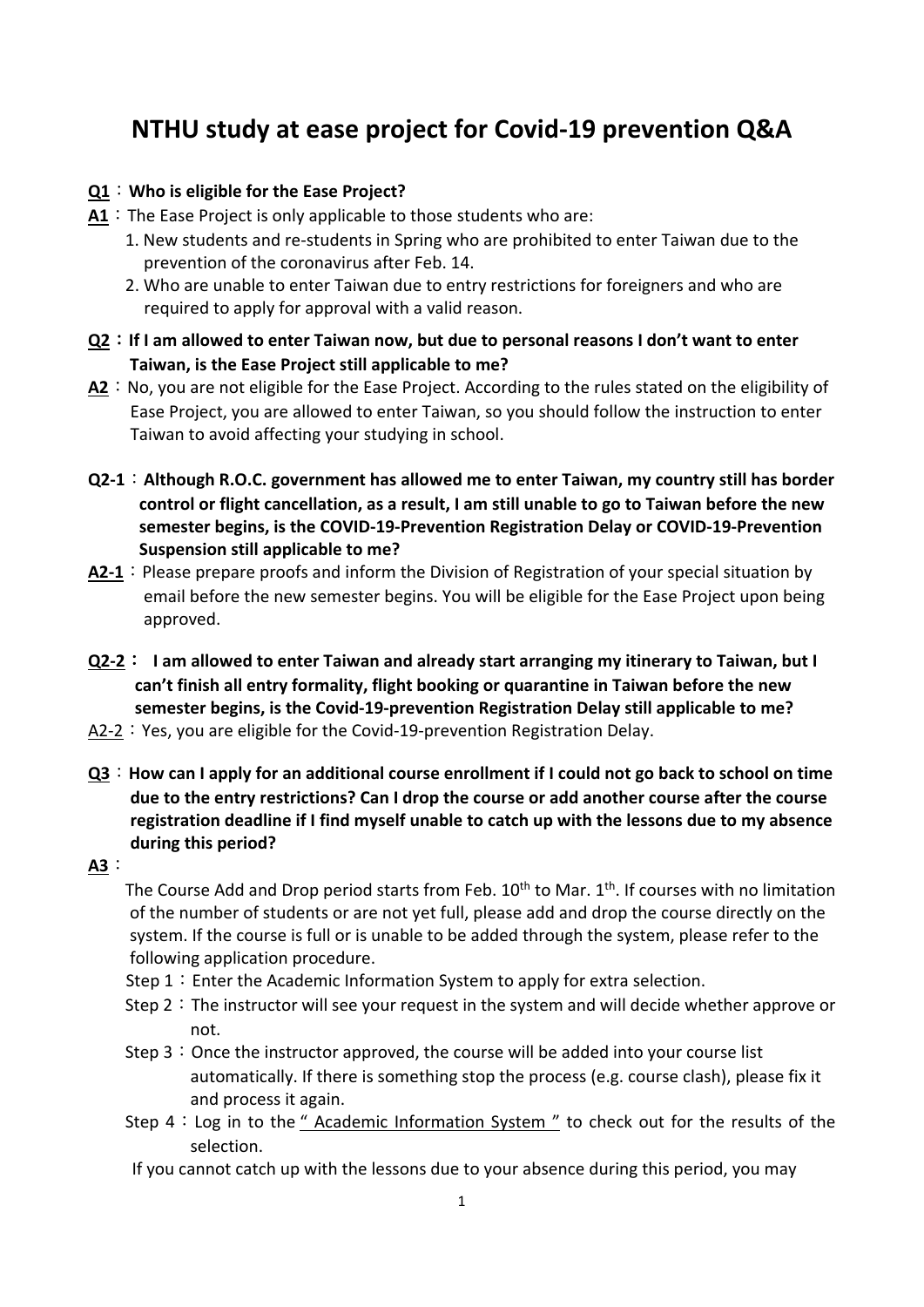submit a request to drop the course upon the instructor's approval via email before Mar. 25<sup>th</sup>. Any courses dropped after Mar. 25<sup>th</sup> will cause a withdrawal noted on your transcript with a grade of "W".

- **Q4**:**How can I ask for an extra course selection for the courses that require attendance for the 1st class?**
- **A4**:
	- 1. Regarding the extra course selection, the Division of Curriculum has already asked teachers to take the students who are not able to attend classes due to the prevention of coronavirus into consideration. If you have any question, you can email the professor or TA.
	- 2. Students who would like to add courses are required to send an email to the instructor in advance stating the reason for your absence for the courses that require attendance for the 1st class and explain the reasons why you want to choose this course. If you couldn't contact the teacher or TA, you may ask the Division of Curriculum for help.

## **Q5**:**How to apply for the underload application?**

**A5**: You may apply for Underload after receiving approval from your academic advisor and the major department chair.

Step 1: Download the *Underload Application Form* from the Division of Curriculum website Step 2: Get approval from your academic advisor via email

Step 3: Send the approved email and your application form to your major department.

Step 4: The department will get approval from the chair and send the documents to the Division of Curriculum for you.

Step 5: Log in to the ["Students' Inquiry System](https://www.ccxp.nthu.edu.tw/ccxp/INQUIRE/index.php?lang=english) " to check out for the results of the selection.

- **Q6**:**Can first-grade master's degree students or doctoral degree students take "Thesis" only in the first academic year of their study under this extreme circumstance?**
- A6 : Graduate students can apply to take "Thesis" in the first academic year of their study only after receiving approval from their academic advisor.
	- Step 1: Get approval from your academic advisor via email
	- Step 2: Send the approved email to your major department.
	- Step 3: The department will send the documents to the Division of Curriculum for you.
	- Step 4: Log in to the ["Students' Inquiry System](https://www.ccxp.nthu.edu.tw/ccxp/INQUIRE/index.php?lang=english) " to check out for the result.
- **Q7**:**How can I make up the courses if I were unable to return to school in time due to entry ban or 14-day home quarantine? Is it possible to ask the course TA to film in class and upload those videos?**

**A7**: Please contact the instructor and discuss the ways for making up the courses. Instructors may ask his/her TA to video record the lectures and upload the video clips to eeclass or eLearning platform so that those students who miss the class can watch the video at home. Instructors may also assign a TA to provide additional help or give a make-up class. eeclass: [https://eeclass.nthu.edu.tw](https://eeclass.nthu.edu.tw/)

- eLearn: <https://elearn.nthu.edu.tw/>
- **Q8**:**Will the final score be deducted due to my absence?**
- **A8**:Those students who are unable to return to school in time due to entry ban or 14 day home quarantine will be marked on the attendance sheet. The Division of Curriculum will remind teachers not to mark those students as absences or deduct their scores.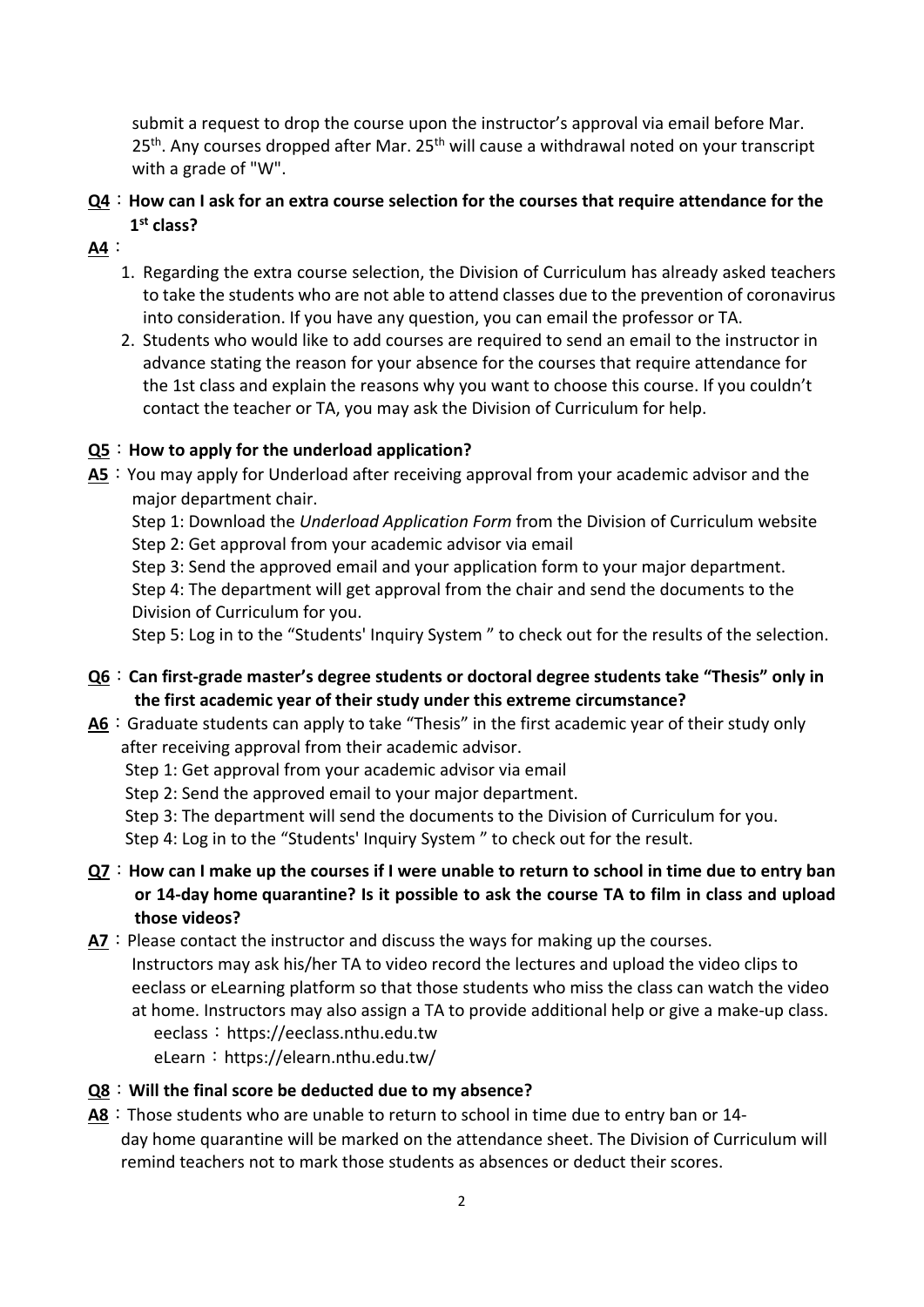- **Q9**:**How to calculate the tuition fee for students who cannot return to school on the first day of school opening due to the coronavirus prevention?**
- **A9**:The minimum credit units per semester is 16 credits for freshman, sophomore, and junior and 9 credits for senior. Undergraduate students could apply for credits underload in the coming semester and will be exempted from the minimum credit units requirement. Tuition and the miscellaneous fee will follow the regulations of fifth-year undergraduate students accordingly.

Tuition for undergraduate students of fifth-year and up:

Taking 10 credits and more: Pay full amount.

Taking 0–9 credits: Pay credit fee and miscellaneous fee on a pro-rata basis.

Graduate students also follow the current tuition fee regulations. Tuition for graduate students:

Pay tuition and miscellaneous fee every semester. And pay credit fees in accordance with the course selection per semester.

Once credits including transferred credits exceed the minimum credit units required for graduation, the overload credit fee will be exempted.

- **Q10**:**For students who are eligible for the Ease Project applying for Covid-19-prevention Registration Delay, what is the exact deadline for the extension of payment for the 2nd semester of Academic Year 2021?**
- A10 : It will be extended to Mar. 25th, 2022.
- **Q11**:**For students who meet the eligibility of Ease Project and cannot go to NTHU before Mar. 25th, 2022, is it necessary to apply for the suspension?**
- **A11**:Yes, if students who are eligible for the Ease Project can't go to NTHU before Mar. 25th, 2022**,** and have no alternative methods of study, they should apply for the Covid-19 prevention suspension since they cannot attend 1/3 of the courses. The Covid-19 prevention suspension will not be counted into the suspension period promulgated in NTHU Academic Regulations. The foresaid alternative methods of study are: The instructor or advisor agrees with students to attend the class by video call, e-Learning platform, written report or other methods.
- **Q12**:**How to apply for suspension for students who are unable to return to school before Mar. 25th, 2022**?
- A12: Please download the application form of "Leave of absence/Withdrawn" on the website of Division of Registration  $\rightarrow$  Forms  $\rightarrow$  Frequent Forms for enrolled students and new students. After completing the form, please email the form directly to the staff member who is in charge of your department or institute. Please refer to the website below for the contact details:<http://registra.site.nthu.edu.tw/p/4121211-1813.php?Lang=zh-tw>
- **Q13**:**How can students who have suspended their studying apply for resumption?**
- A13 : Division of Registration will send students the resumption emails. After receiving the email, students should fill out the on-line forms to resume their studying on NTHU Academic Information System within the period specified in the email.
	- 1. Continuous suspension: When the suspension expires, if student wants to continue his/her suspension (the accumulated period of suspension isn't exceeded 2 academic years),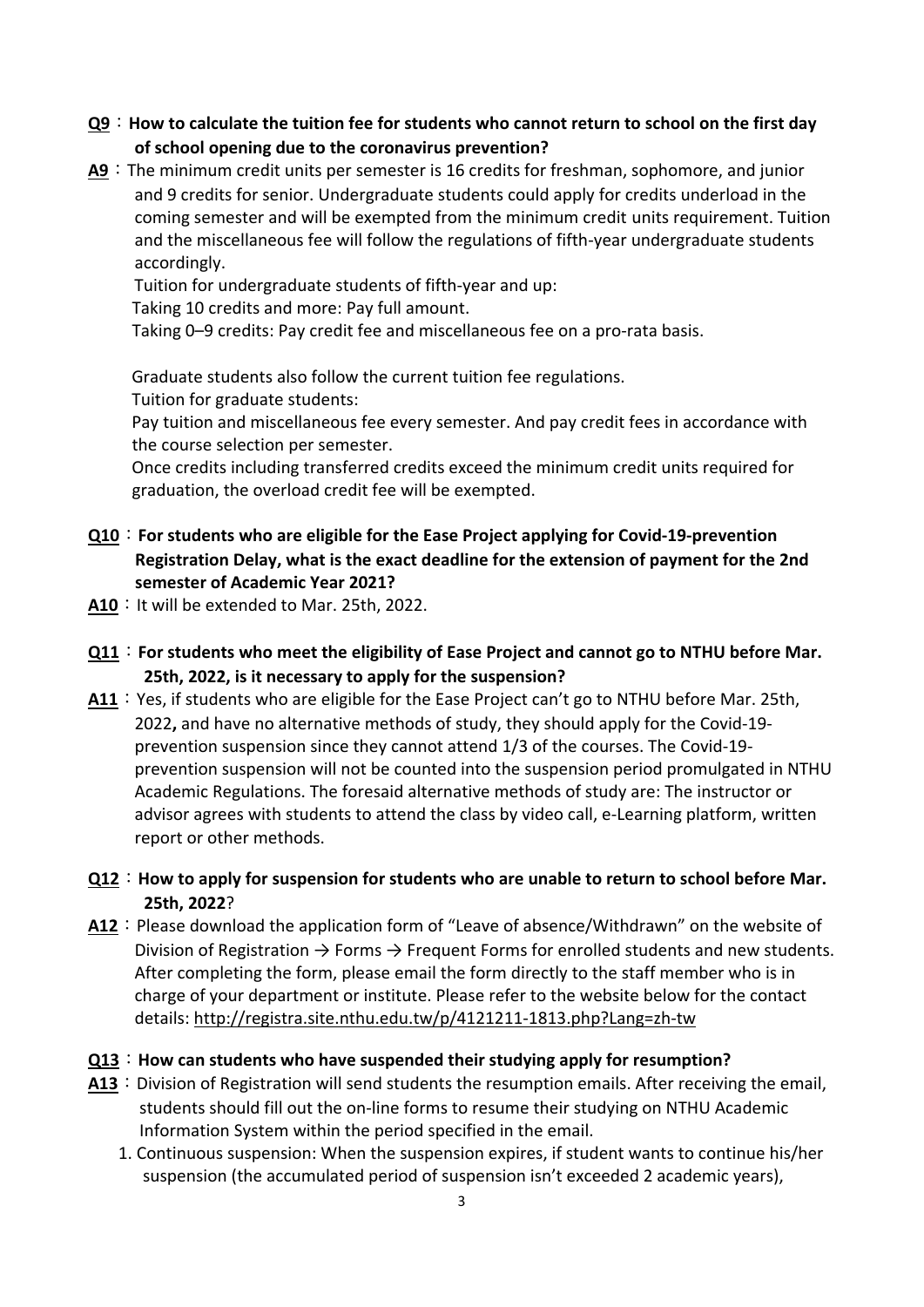he/she shall fill out the suspension application form again before the new semester begins, then hand in the application form to the tutor(or advisor) and the dean of the department/institute (leaving-school procedure isn't necessary), and then send the form with student ID card to the Division of Registration to process the procedure.

- 2. Resumption: Students should complete their resumption application before the new semester begins. Otherwise, they will be deemed as non-resumption and will be expelled from school.
- 3. If students don't receive resumption emails, please contact the Division of Registration.
- **Q14**:**I have applied for suspension for this semester due to the prevention of the COVID-19. Can I still use the resources of the Library and Computer and Communication center during my suspension period**?
- **A14**:Those students who have suspended can use the registered account (the one you use to log in the library and school Wi-Fi to download SSL-VPN and online resources from the NTHU library. If the student didn't have the account for those facilities, but already enrolled and registered at school, they can apply for the account online to use these resources. The procedure to apply for the account can refer to the website below [http://www.cc.nthu.edu.tw/index.php?Lang=en.](http://www.cc.nthu.edu.tw/index.php?Lang=en)
- **Q15**:**I am a dual degree student. My dual degree study period and research have been affected by the outbreak of the COVID-19. Does NTHU provide any measures for those dual degree students whose study period and research have been affected by the outbreak of the COVID-19?**
- A15 : If students would like to keep their dual degree program, NTHU will negotiate with their host university and keep their eligibility for dual degree Scholarship. For those students who are unable to go to Mainland China for dual degree study: Please discuss with both your supervisors and departments about your situation. You can stay in NTHU for this semester and then go to Mainland China for your dual degree study after the relief of the outbreak of the Covid-19. During your stay at NTHU, you can apply for accommodation at student housing if needed. Contact: Ms. Sung/Tel: 03-5715131#35137/ [mysung@mx.nthu.edu.tw](mailto:mysung@mx.nthu.edu.tw)

For those students who are unable to go back to NTHU for dual degree study: Please discuss with both your supervisors and departments about your situation. You can choose to go back to your Home University to continue your research or apply for suspension of NTHU in 6 weeks after March 2<sup>nd</sup>. We will negotiate with your home university to extend your dual degree program for one semester if needed.

Contact: Shelly Chen /Tel: [03-5715131#62463/yhchen3@mx.nthu.edu.tw](about:blank)

- **Q16**:**What kind of payment methods for those students who have applied for payment extension for tuition fee due to the prevention of coronavirus?**
- **A16**:You can pay tuition fees in the following ways before **Mar. 25th, 2022**:
	- 1. Pay in Cash:
		- Take the Tuition Payment to the Bank of Taiwan or Mega Bank and make payment.
	- 2. By ATM or Web ATM Transfer
	- 3. By Credit Card issued in Taiwan (Transaction fee depends on the rule of banks) Proceed to [the school online Academic Information System](https://www.ccxp.nthu.edu.tw/ccxp/INQUIRE/index.php?lang=english)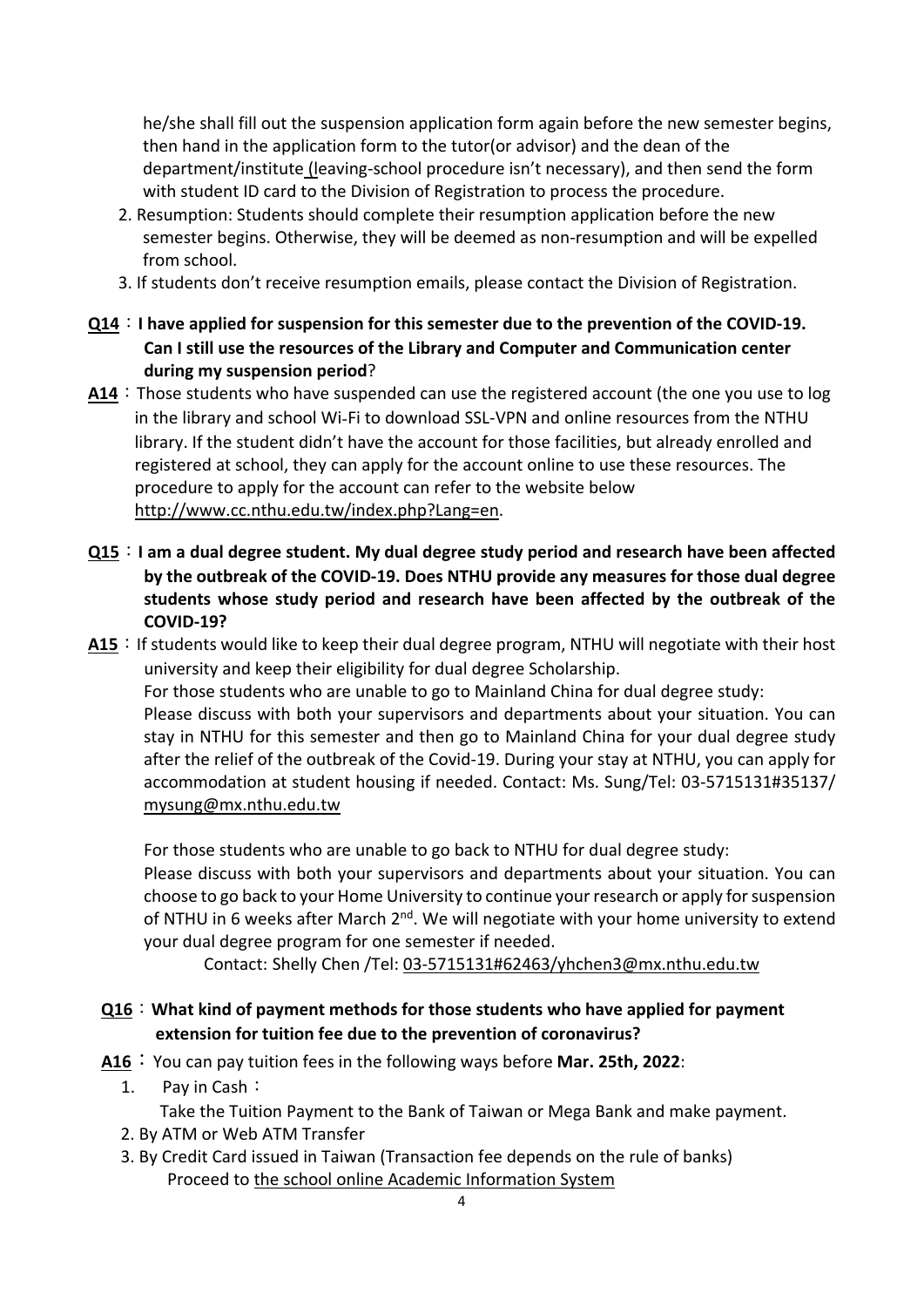- (1) Tuition Payments  $\rightarrow$  Tuition Bills Download  $\rightarrow$  Fee Type: Tuition Bill  $\rightarrow$ Payment Methods: 5. By Credit Card  $\rightarrow$  issued in Taiwan $\rightarrow$  Choose your card issuing bank  $\rightarrow$  Input the Cancel A/C No. of the tuition bill and make payment.
	- (2) Please save a screenshot of the successful transaction for future reference.
- 4. By Credit Card **not** issued in Taiwan (Transaction fee depends on the rule of banks) Proceed to [the school online Academic Information System](https://www.ccxp.nthu.edu.tw/ccxp/INQUIRE/index.php?lang=english)
	- (1) Tuition Payments  $\rightarrow$  Tuition Bills Download  $\rightarrow$  Fee Type: Tuition Bill  $\rightarrow$ Payment Methods: 5. By Credit Card  $\rightarrow$  not issued in Taiwan $\rightarrow$  Confirm the amount $\rightarrow$  Pay with International Credit Card not issued in Taiwan  $\rightarrow$  Read and agree the notice  $\rightarrow$  Check the box  $\rightarrow$  Input Your Credit Card NO. and valid data  $\rightarrow$ Confirm to Pay
	- (2) Please save a screenshot of the successful transaction for future reference.

※Notice:

- (A) Tuition fees must be paid in full, and no installment is available.
- (B) No cancellation or refund is allowed after the payment transaction is completed.
- (C) Please use credit card transactions with caution.
- 5. By UnionPay

Proceed to [the UnionPay website](https://school.bot.com.tw/newTwbank/UnionPay.aspx) and make payment.

- 6. By 7-11, FamilyMart, Hi-Life and OK mart Transfer (When the payment is under NTD60,000, the transaction fee is free.)
- 7. By Taiwan Pay App (Charges Free)
- 8. By Line Pay Money APP【Transaction fee NTD6】
- 9. Bank wire transfer, wire transfer information is listed as follows:

## **BENEFICIARY`S NAME**: **NATIONAL TSING HUA UNIVERSITY**

## **BENEFICIARY'S A/C NO.**:**015-036-070041**

**BENEFICIARY`S BANK NAME**:**BANK OF TAIWAN HSINCHU BRANCH ADDRESS**:**NO.29 LIN SEN RD. HSINCHU 300 TAIWAN R.O.C. SWIFT ADDRESS**:**BKTWTWTP015**

## ※ Attention:

- (1)Please make a proper remark of your **Student ID No**. and **Cancel A/C No. of the tuition bill** when you remit.
- (2)It is recommended to remit to the school's account in USD and please don't convert to TWD to avoid additional processing fees from the bank.
- (3)Considering the exchange rate fluctuation and the processing fees from the bank, it is highly recommended that the total amount you remit should be more than the sum of your tuition, processing fees and exchange differences in order to prevent the actual amount remitted to NTHU from underpayment.
- (4)If the amount remitted in is more than our required tuition fee, the balance would be refunded to your bank account registered in the University or refunded by cheque. However, if the amount remitted in is less than required tuition fee, it would be regarded as unpaid.
- ★ Students who were admitted by National Hsinchu University of Education before the 105 Academic Year (included) can pay tuition fees in the following ways before Mar. 25th, 2022: